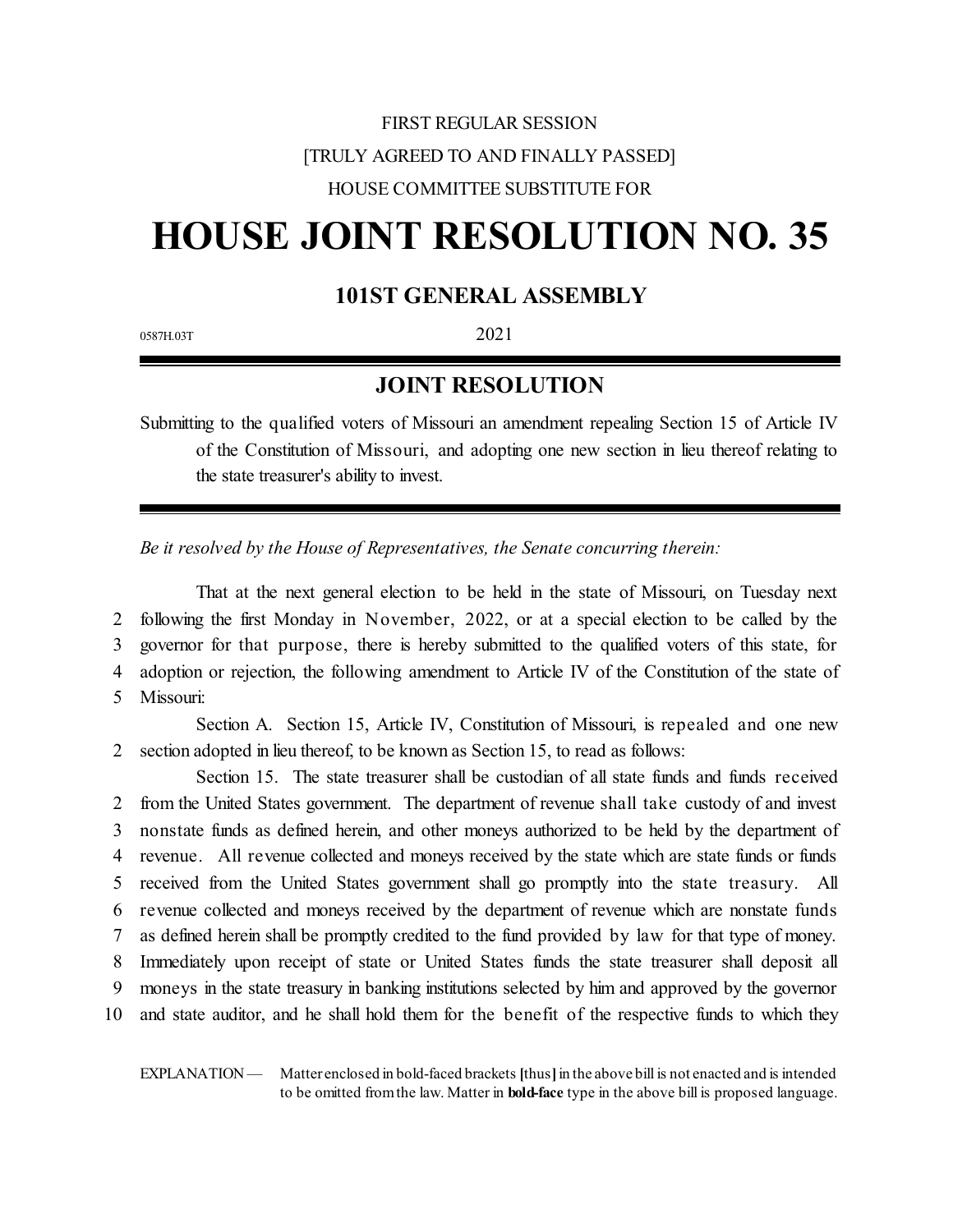belong and disburse them as provided by law. Unless otherwise provided by law, all interest received on nonstate funds shall be credited to such funds. The state treasurer shall determine by the exercise of his best judgment the amount of moneys in his custody that are not needed for current expenses and shall place all such moneys on time deposit, bearing interest, in banking institutions in this state selected by the state treasurer and approved by the governor and state auditor or in obligations of the United States government or any agency or instrumentality thereof maturing and becoming payable not more than **[**five**] seven** years from the date of purchase. In addition the treasurer may enter into repurchase agreements maturing and becoming payable within ninety days secured by United States Treasury obligations or obligations of United States government agencies or instrumentalities of any maturity, as provided by law. The treasurer may also invest in banker's acceptances issued by domestic commercial banks possessing the highest rating issued by a nationally recognized rating agency and in commercial paper issued by domestic corporations which has received the highest rating issued by a nationally recognized rating agency. **The treasurer may also invest in municipal securities possessing one of the five highest long term ratings or the highest short term rating issued by a nationally recognized rating agency and maturing and becoming payable not more than five years from the date of purchase. The treasure r may also invest in other reasonable and prudent financial instruments and securities as otherwise provided by law.** Investments in banker's acceptances and commercial paper shall mature and become payable not more than one hundred eighty days from the date of purchase, maintain the highest rating throughout the duration of the investment and meet any other requirements provided by law. The state treasurer shall prepare, maintain and adhere to a written investment policy which shall include an asset allocation plan limiting the total amount of state money which may be invested in each investment category authorized by this section. The investment and deposit of state, United States and nonstate funds shall be subject to such restrictions and requirements as may be prescribed by law. Banking institutions in which state and United States funds are deposited by the state treasurer shall give security satisfactory to the governor, state auditor and state treasurer for the safekeeping and payment of the deposits and interest thereon pursuant to deposit agreements made with the state treasurer pursuant to law. No duty shall be imposed on the state treasurer by law which is not related to the receipt, investment, custody and disbursement of state funds and funds received from the United States government. As used in the section, the term "banking institutions" shall include banks, trust companies, savings and loan associations, credit unions, production credit associations authorized by act of the United States Congress, and other financial institutions which are authorized by law to accept funds for deposit or which in the case of production credit associations, issues securities. As used in this section, the term "nonstate funds" shall include all taxes and fees imposed by political subdivisions and collected by the